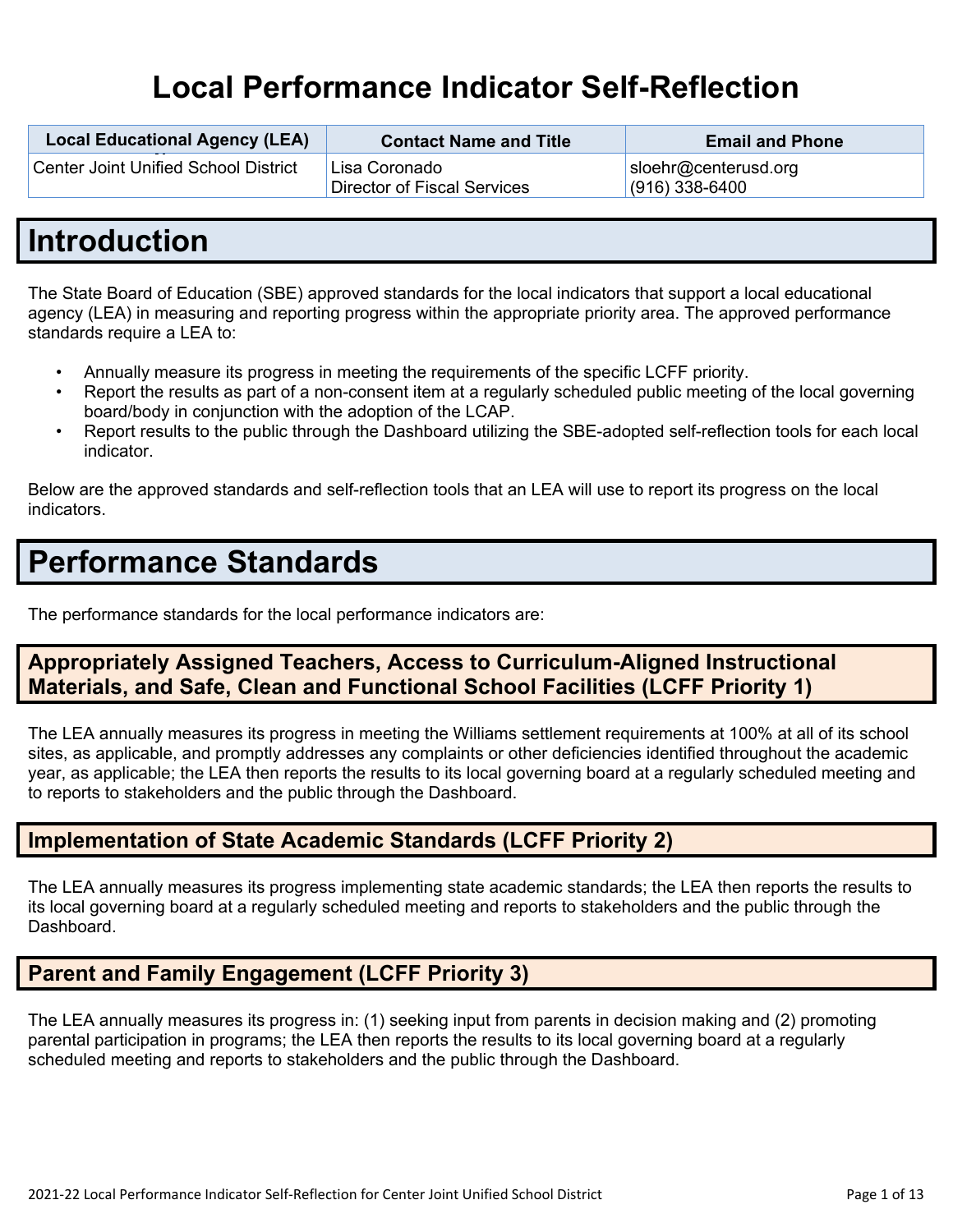## **School Climate (LCFF Priority 6)**

The LEA administers a local climate survey at least every other year that provides a valid measure of perceptions of school safety and connectedness, such as the California Healthy Kids Survey, to students in at least one grade within the grade span(s) that the LEA serves (e.g., K-5, 6-8, 9-12), and reports the results to its local governing board at a regularly scheduled meeting of the local governing board and to stakeholders and the public through the Dashboard.

## **Access to a Broad Course of Study (LCFF Priority 7)**

The LEA annually measures its progress in the extent to which students have access to, and are enrolled in, a broad course of study that includes the adopted courses of study specified in the California Education Code (EC) for Grades 1-6 and Grades 7-12, as applicable, including the programs and services developed and provided to unduplicated students and individuals with exceptional needs; the LEA then reports the results to its local governing board at a regularly scheduled meeting and reports to stakeholders and the public through the Dashboard.

## **Coordination of Services for Expelled Students-County Office of Education (COE) Only (LCFF Priority 9)**

The county office of education (COE) annually measures its progress in coordinating instruction as required by California EC Section 48926; the COE then reports the results to its local governing board at a regularly scheduled meeting and reports to stakeholders and the public through the Dashboard.

## **Coordination of Services for Foster Youth-COE Only (LCFF Priority 10)**

The COE annually measures its progress in coordinating services for foster youth; the COE then reports the results to its local governing board at a regularly scheduled meeting and reports to stakeholders and the public through the **Dashboard**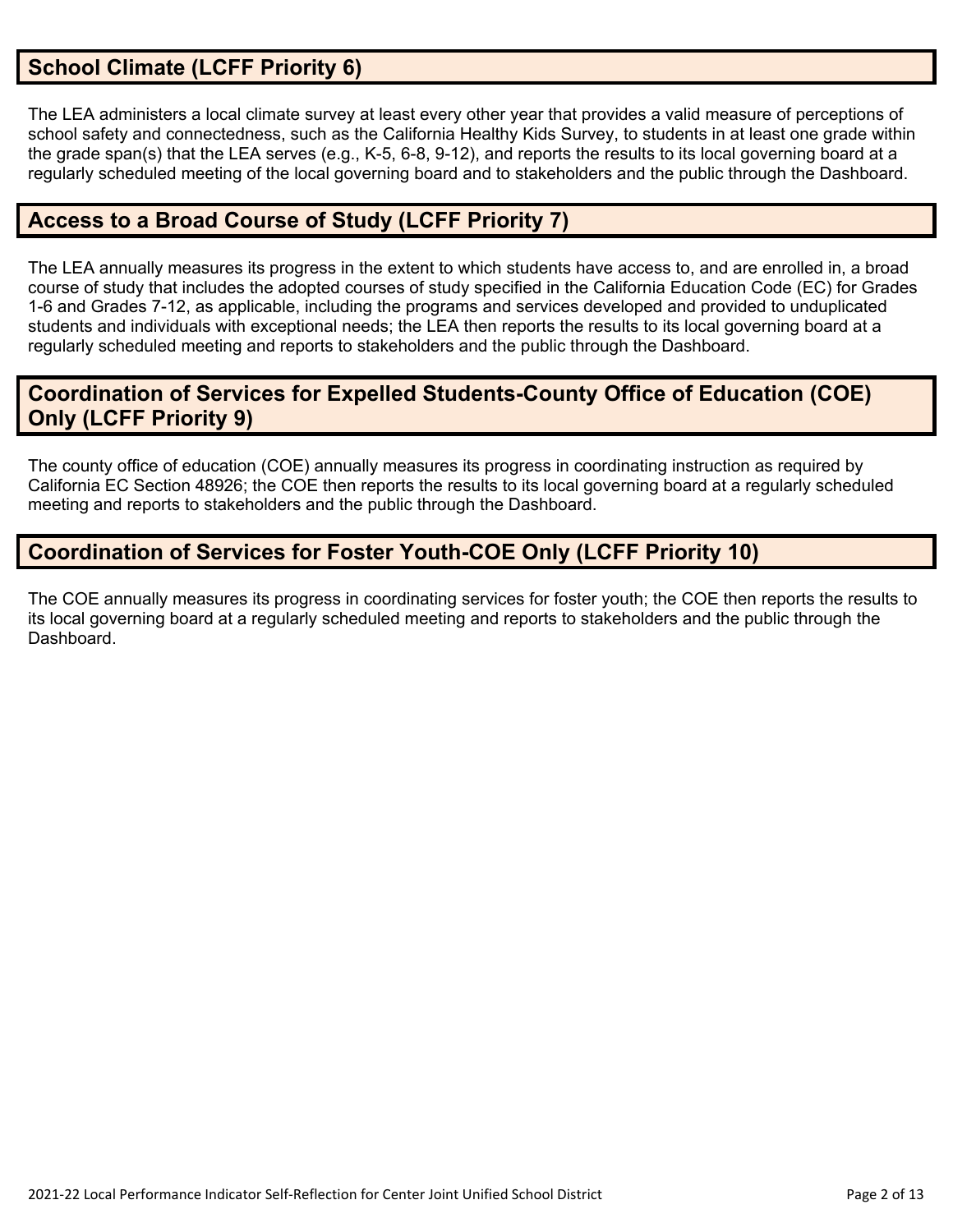## **Self-Reflection Tools**

An LEA uses the self-reflection tools included within the Dashboard to report its progress on the local performance indicator to stakeholders and the public.

The self-reflection tools are embedded in the web-based Dashboard system and are also available in Word document format. In addition to using the self-reflection tools to report its progress on the local performance indicators to stakeholders and the public, an LEA may use the self-reflection tools as a resource when reporting results to its local governing board. The approved self-reflection tools are provided below.

## **Appropriately Assigned Teachers, Access to Curriculum-Aligned Instructional Materials, and Safe, Clean and Functional School Facilities (LCFF Priority 1)**

LEAs will provide the information below:

- Number/percentage of misassignments of teachers of ELs, total teacher misassignments, and vacant teacher positions
- Number/percentage of students without access to their own copies of standards-aligned instructional materials for use at school and at home
- Number of identified instances where facilities do not meet the "good repair" standard (including deficiencies and extreme deficiencies)

| <b>Teachers</b>                                | <b>Number</b> | <b>Percent</b> |
|------------------------------------------------|---------------|----------------|
| Misassignments of Teachers of English Learners |               |                |
| <b>Total Teacher Misassignments</b>            |               | 0.4%           |
| Vacant Teacher Positions                       |               |                |

| <b>Access to Instructional Materials</b>                                                                            | <b>Number</b> | <b>Percent</b> |
|---------------------------------------------------------------------------------------------------------------------|---------------|----------------|
| Students Without Access to Own Copies of Standards-Aligned Instructional<br>Materials for Use at School and at Home |               |                |

| <b>Facility Conditions</b>                                                                                                        | <b>Number</b> |
|-----------------------------------------------------------------------------------------------------------------------------------|---------------|
| Identified Instances Where Facilities Do Not Meet The "Good Repair" Standard (Including<br>Deficiencies and Extreme Deficiencies) |               |

## **Implementation of State Academic Standards (LCFF Priority 2)**

LEAs may provide a narrative summary of their progress in the implementation of state academic standards based on locally selected measures or tools (Option 1). Alternatively, LEAs may complete the optional reflection tool (Option 2).

#### **OPTION 1: Narrative Summary (Limited to 3,000 characters)**

In the narrative box provided on the Dashboard, identify the locally selected measures or tools that the LEA is using to track its progress in implementing the state academic standards adopted by the state board and briefly describe why the LEA chose the selected measures or tools.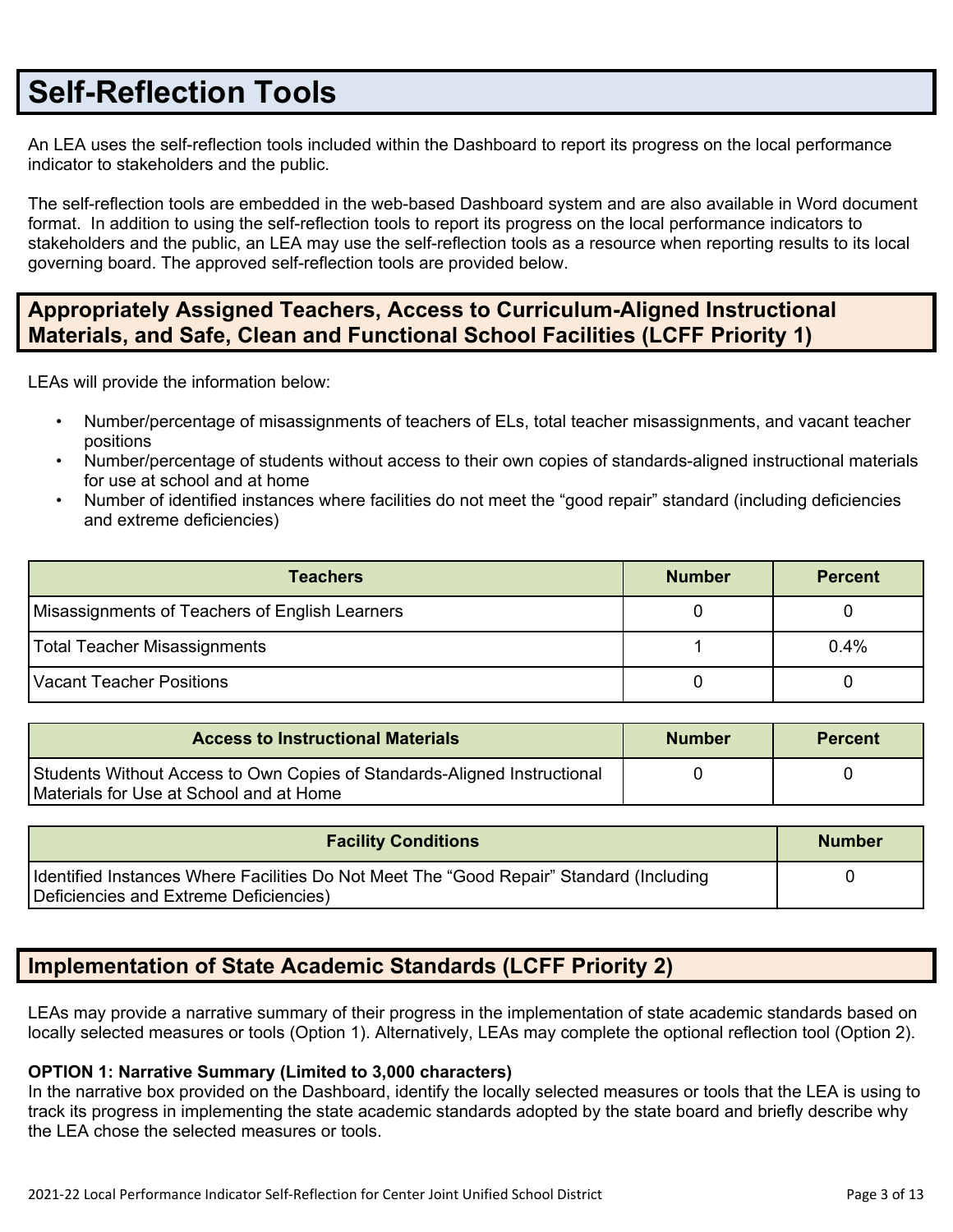Additionally, summarize the LEA's progress in implementing the academic standards adopted by the SBE, based on the locally selected measures or tools. The adopted academic standards are:

- English Language Arts (ELA)-Common Core State Standards for ELA
- English Language Development (ELD) (Aligned to Common Core State Standards for ELA)
- Mathematics-Common Core State Standards for Mathematics
- Next Generation Science Standards
- History-Social Science
- **Career Technical Education**
- Health Education Content Standards
- Physical Education Model Content Standards
- Visual and Performing Arts
- World Language

#### **OPTION 2: Reflection Tool**

#### **Recently Adopted Academic Standards and/or Curriculum Frameworks**

**1. Rate the LEA's progress in providing professional learning for teaching to the recently adopted academic standards and/or curriculum frameworks identified below.**

Rating Scale (lowest to highest) -

- 1 Exploration and Research Phase
- 2 Beginning Development
- 3 Initial Implementation
- 4 Full Implementation
- 5 Full Implementation and Sustainability

| <b>Academic Standards</b>                                 |  |   |  |
|-----------------------------------------------------------|--|---|--|
| ELA – Common Core State Standards for ELA                 |  |   |  |
| ELD (Aligned to ELA Standards)                            |  | 3 |  |
| Mathematics - Common Core State Standards for Mathematics |  |   |  |
| <b>Next Generation Science Standards</b>                  |  | 3 |  |
| <b>History-Social Science</b>                             |  |   |  |

#### **2. Rate the LEA's progress in making instructional materials that are aligned to the recently adopted academic standards and/or curriculum frameworks identified below available in all classrooms where the subject is taught.**

- 1 Exploration and Research Phase
- 2 Beginning Development
- 3 Initial Implementation
- 4 Full Implementation
- 5 Full Implementation and Sustainability

| <b>Academic Standards</b>                 |  |  |  |
|-------------------------------------------|--|--|--|
| ELA – Common Core State Standards for ELA |  |  |  |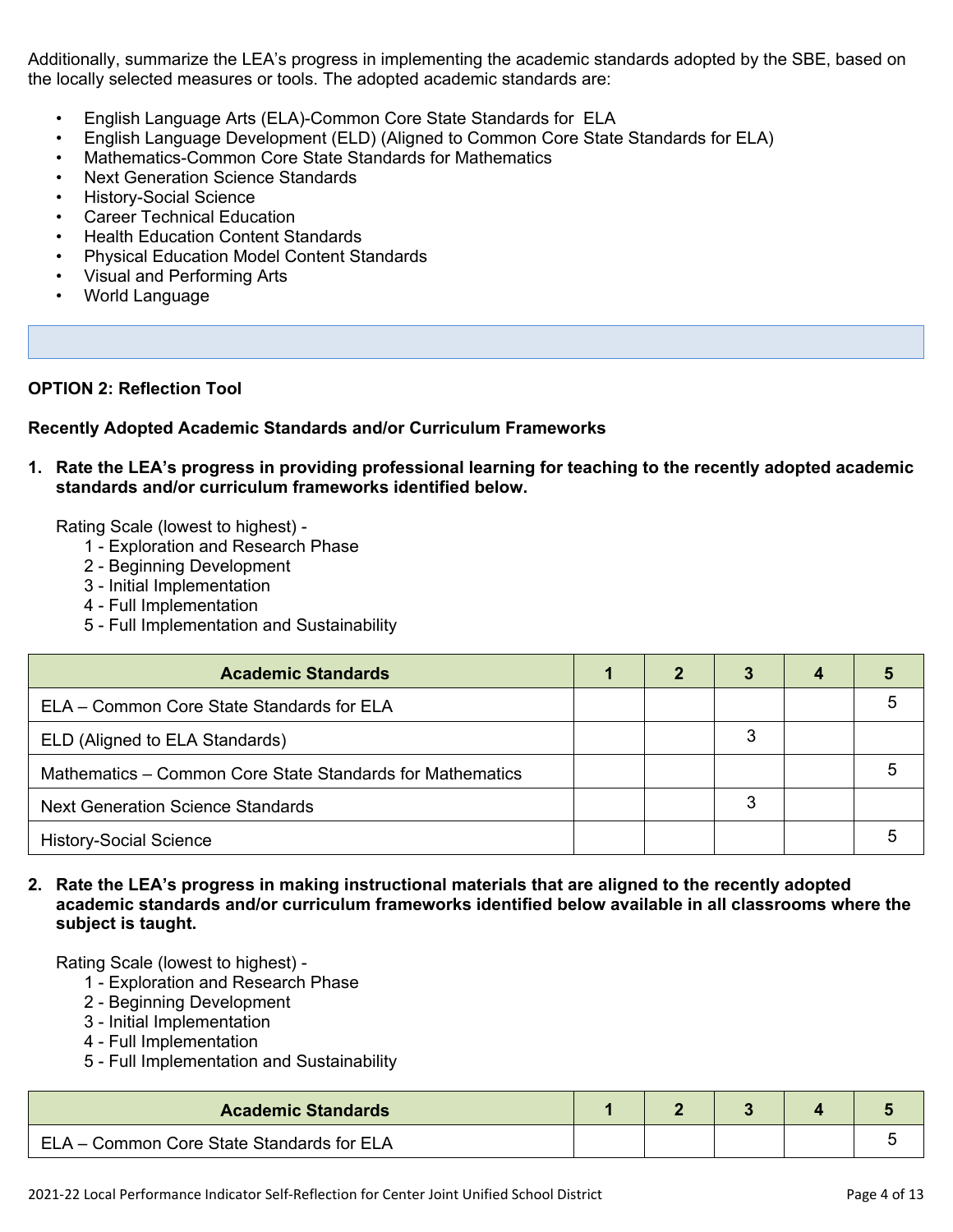| <b>Academic Standards</b>                                 |  |  |  |
|-----------------------------------------------------------|--|--|--|
| ELD (Aligned to ELA Standards)                            |  |  |  |
| Mathematics – Common Core State Standards for Mathematics |  |  |  |
| <b>Next Generation Science Standards</b>                  |  |  |  |
| <b>History-Social Science</b>                             |  |  |  |

3. Rate the LEA's progress in implementing policies or programs to support staff in identifying areas where **they can improve in delivering instruction aligned to the recently adopted academic standards and/or curriculum frameworks identified below (e.g., collaborative time, focused classroom walkthroughs, teacher pairing).**

Rating Scale (lowest to highest) -

- 1 Exploration and Research Phase
- 2 Beginning Development
- 3 Initial Implementation
- 4 Full Implementation
- 5 Full Implementation and Sustainability

| <b>Academic Standards</b>                                 |  | 3 |   |  |
|-----------------------------------------------------------|--|---|---|--|
| ELA - Common Core State Standards for ELA                 |  |   |   |  |
| ELD (Aligned to ELA Standards)                            |  |   | 4 |  |
| Mathematics - Common Core State Standards for Mathematics |  |   |   |  |
| <b>Next Generation Science Standards</b>                  |  |   | 4 |  |
| <b>History-Social Science</b>                             |  |   |   |  |

#### **Recently Adopted Academic Standards and/or Curriculum Frameworks**

#### **4. Rate the LEA's progress implementing each of the following academic standards adopted by the state board for all students.**

- 1 Exploration and Research Phase
- 2 Beginning Development
- 3 Initial Implementation
- 4 Full Implementation
- 5 Full Implementation and Sustainability

| <b>Academic Standards</b>                         |  | 3 | 4 |  |
|---------------------------------------------------|--|---|---|--|
| <b>Career Technical Education</b>                 |  |   |   |  |
| <b>Health Education Content Standards</b>         |  |   |   |  |
| <b>Physical Education Model Content Standards</b> |  |   |   |  |
| Visual and Performing Arts                        |  |   |   |  |
| World Language                                    |  |   |   |  |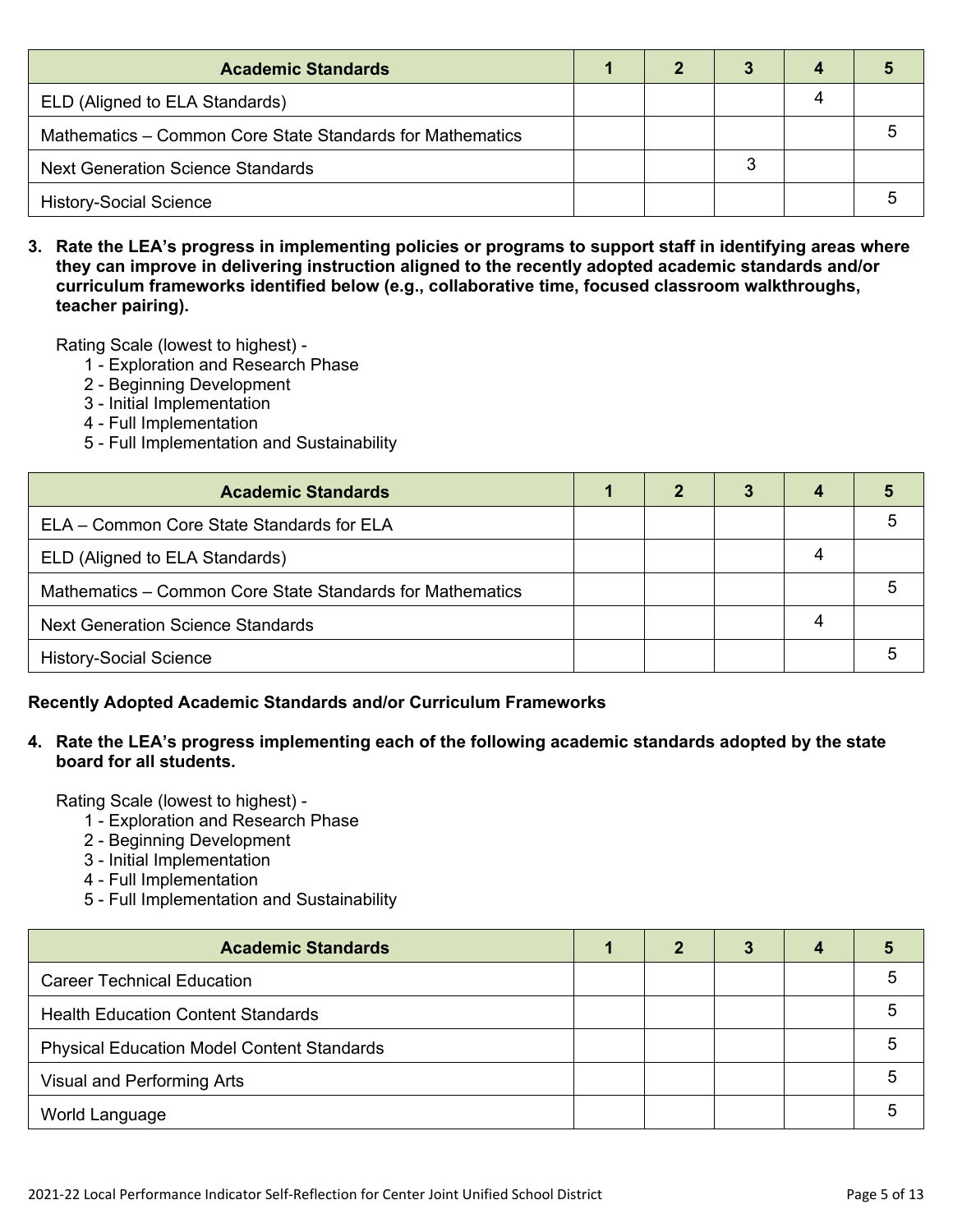#### **Support for Teachers and Administrators**

**5. Rate the LEA's success at engaging in the following activities with teachers and school administrators during the prior school year (including the summer preceding the prior school year).**

Rating Scale (lowest to highest) -

- 1 Exploration and Research Phase
- 2 Beginning Development
- 3 Initial Implementation
- 4 Full Implementation
- 5 Full Implementation and Sustainability

| <b>Academic Standards</b>                                                             |  |  |  |
|---------------------------------------------------------------------------------------|--|--|--|
| Identifying the professional learning needs of groups of teachers or staff as a whole |  |  |  |
| Identifying the professional learning needs of individual teachers                    |  |  |  |
| Providing support for teachers on the standards they have not yet mastered            |  |  |  |

#### **Optional Narrative (Limited to 1,500 characters)**

6. Provide any additional information in the text box provided in the Dashboard that the LEA believes is **relevant to understanding its progress implementing the academic standards adopted by the state board.**

### **Parent and Family Engagement (LCFF Priority 3)**

This self-reflection tool is organized into three sections. Each section includes promising practices in family engagement:

- 1. Building Relationships between School Staff and Families
- 2. Building Partnerships for Student Outcomes
- 3. Seeking Input for Decision-making

LEAs use this self-reflection tool to reflect on its progress, successes, needs and areas of growth in family engagement policies, programs, and practices. This tool will enable an LEA to engage in continuous improvement and determine next steps to make improvements in the areas identified.

The results of the process should be used to inform the LCAP and the development process, to assess prior year goals, actions and services as well as to plan or modify future goals, actions, and services in the LCAP.

For each statement in the table below -

- 1. Identify the diverse stakeholders that need to participate in the self-reflection process in order to ensure input from all groups of families, staff and students in the LEA, including families of unduplicated students and families of individuals with exceptional needs as well as families of underrepresented students.
- 2. Engage stakeholders in determining what data and information will be considered to complete the selfreflection tool. LEAs should consider how the practices apply to families of all student groups, including families of unduplicated students and families of individuals with exceptional needs as well as families of underrepresented students.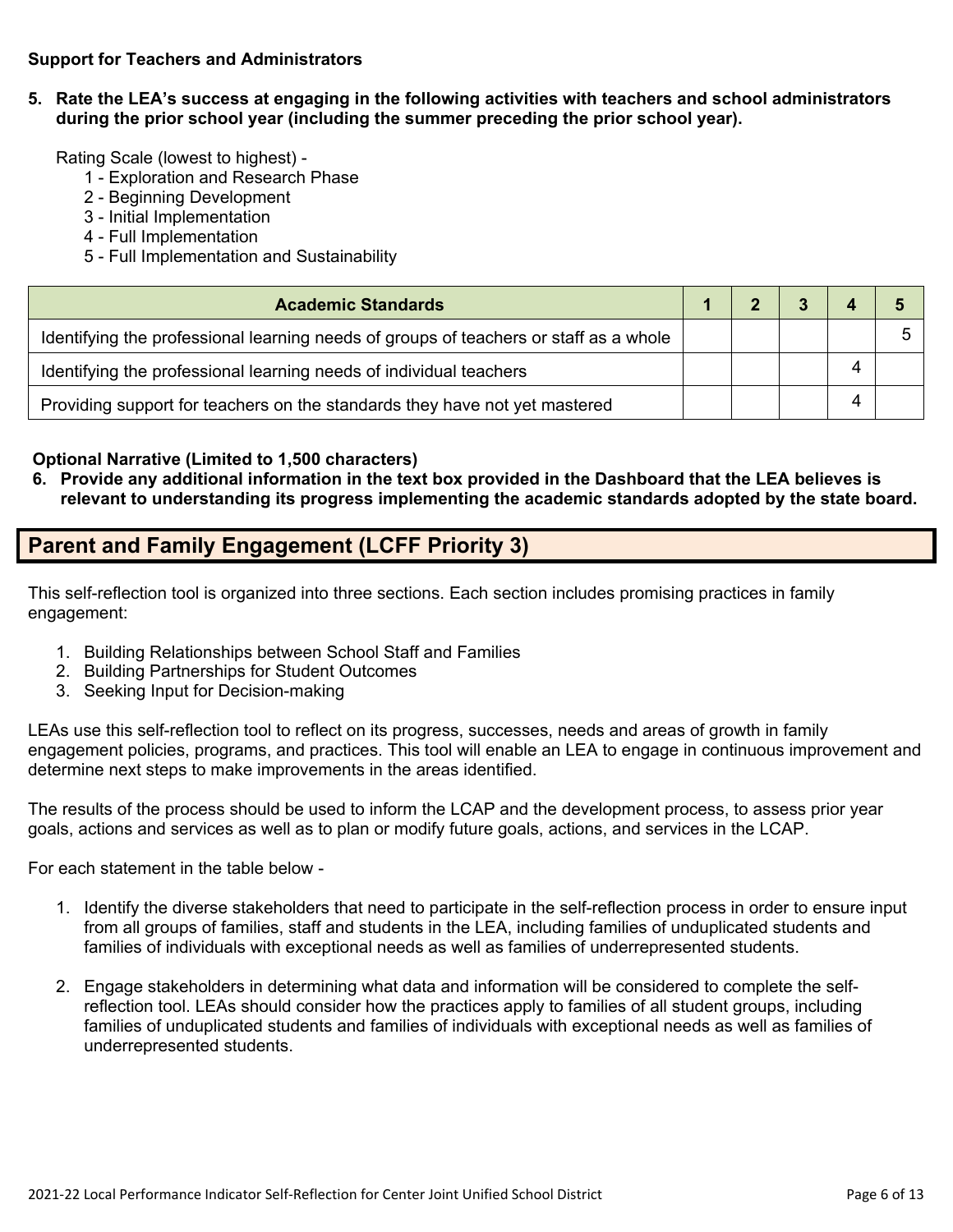- 3. Based on the analysis of data, identify the number which best indicates the LEA's current stage of implementation for each practice using the following rating scale (lowest to highest):
	- 1 Exploration and Research Phase
	- 2 Beginning Development
	- 3 Initial Implementation
	- 4 Full Implementation
	- 5 Full Implementation and Sustainability
- 4. Write a brief response to the prompts following each of the three sections.
- 5. Use the information from the self-reflection process to inform the LCAP and the LCAP development process, as well as the development of other school and district plans.

#### **Building Relationships**

Rating Scale (lowest to highest) -

- 1 Exploration and Research Phase
- 2 Beginning Development
- 3 Initial Implementation
- 4 Full Implementation
- 5 Full Implementation and Sustainability

|    | <b>Building Relationships</b>                                                                                                                                                                                                           |  |  |   |
|----|-----------------------------------------------------------------------------------------------------------------------------------------------------------------------------------------------------------------------------------------|--|--|---|
| 1. | Rate the LEA's progress in developing the capacity of staff (i.e.<br>administrators, teachers, and classified staff) to build trusting and<br>respectful relationships with families.                                                   |  |  | 5 |
|    | 2. Rate the LEA's progress in creating welcoming environments for<br>all families in the community.                                                                                                                                     |  |  |   |
|    | 3. Rate the LEA's progress in supporting staff to learn about each<br>family's strengths, cultures, languages, and goals for their<br>children.                                                                                         |  |  |   |
|    | 4. Rate the LEA's progress in developing multiple opportunities<br>for the LEA and school sites to engage in 2-way<br>communication between families and educators using<br>language that is understandable and accessible to families. |  |  |   |

#### **Dashboard Narrative Box (Limited to 3,000 characters)**

Briefly describe the LEA's current strengths and progress in this area, and identify a focus area for improvement, including how the LEA will improve the engagement of underrepresented families.

During this school year of COVID distance learning, communication between the schools and families has greatly expanded. This required developing trusting relationships so that all student's needs could be met. This included the use of a three-tiered engagement protocol that was utilized consistently. The district will continue to improve in the area of culturally responsive teaching and communication.

#### **Building Partnerships for Student Outcomes**

- 1 Exploration and Research Phase
- 2 Beginning Development
- 3 Initial Implementation
- 4 Full Implementation
- 5 Full Implementation and Sustainability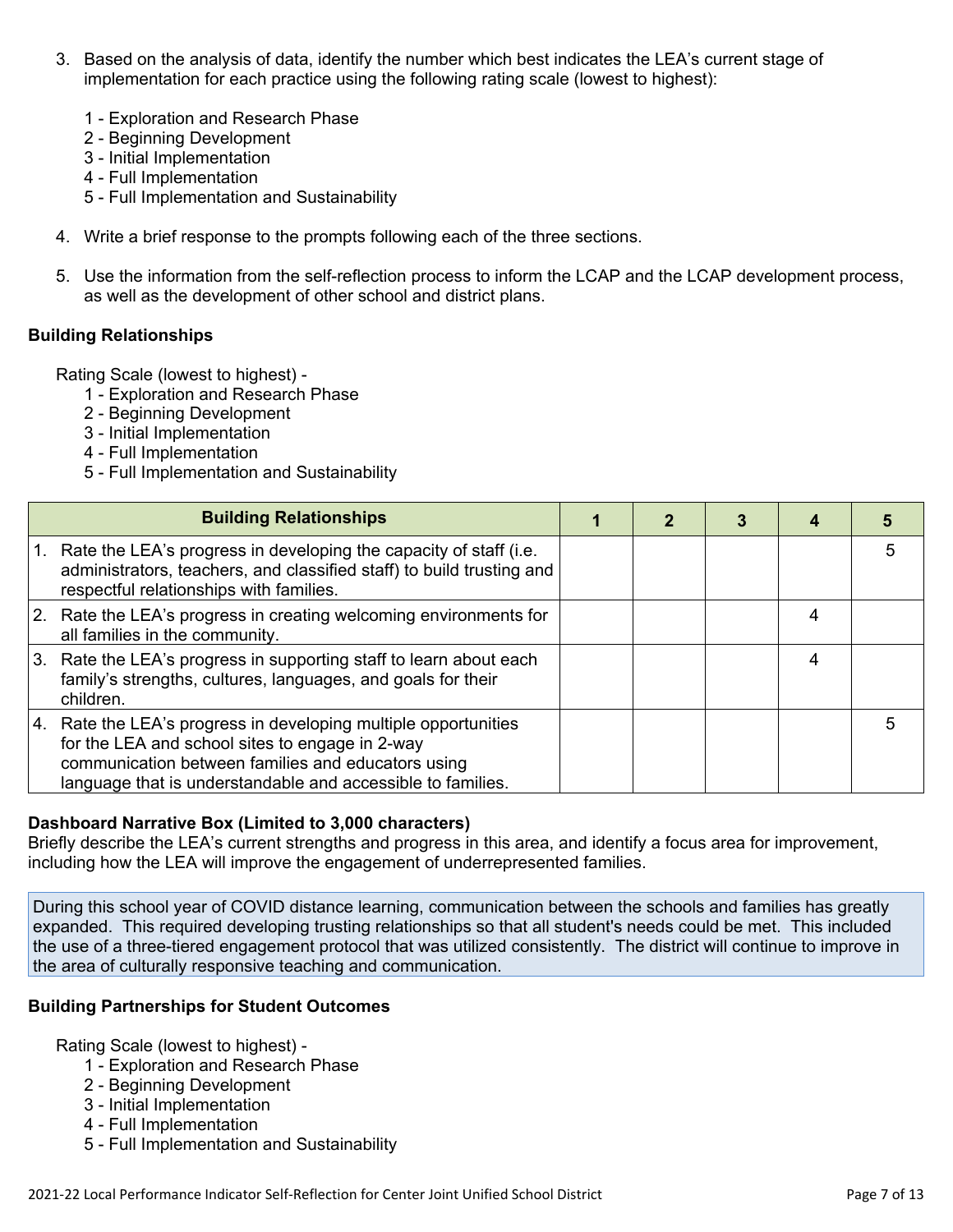| <b>Building Partnerships</b>                                                                                                                                                                                         |  |  |   |
|----------------------------------------------------------------------------------------------------------------------------------------------------------------------------------------------------------------------|--|--|---|
| Rate the LEA's progress in providing professional learning and<br>support to teachers and principals to improve a school's capacity<br>to partner with families.                                                     |  |  | 5 |
| 2. Rate the LEA's progress in providing families with information<br>and resources to support student learning and development in<br>the home.                                                                       |  |  | 5 |
| 3. Rate the LEA's progress in implementing policies or programs for<br>teachers to meet with families and students to discuss student<br>progress and ways to work together to support improved student<br>outcomes. |  |  | 5 |
| 4. Rate the LEA's progress in supporting families to understand<br>and exercise their legal rights and advocate for their own<br>students and all students.                                                          |  |  | 5 |

#### **Dashboard Narrative Box (Limited to 3,000 characters)**

Briefly describe the LEA's current strengths and progress in this area, and identify a focus area for improvement, including how the LEA will improve the engagement of underrepresented families.

The district has communicated important information in many different ways this school year including having virtual translators attend meetings and having document translated into numerous home languages. Strengths include the annual parental notifications, procedural safeguards provided to families at IEP and 504 meetings, handbooks, Playbooks, announcements, and teacher syllabi.

## **Seeking Input for Decision Making**

Rating Scale (lowest to highest) -

- 1 Exploration and Research Phase
- 2 Beginning Development
- 3 Initial Implementation
- 4 Full Implementation
- 5 Full Implementation and Sustainability

|    | <b>Seeking Input</b>                                                                                                                                                                                                                                 |  |   |   |
|----|------------------------------------------------------------------------------------------------------------------------------------------------------------------------------------------------------------------------------------------------------|--|---|---|
| 1. | Rate the LEA's progress in building the capacity of and<br>supporting principals and staff to effectively engage families in<br>advisory groups and with decision-making.                                                                            |  |   | 5 |
|    | 2. Rate the LEA's progress in building the capacity of and<br>supporting family members to effectively engage in advisory<br>groups and decision-making.                                                                                             |  | 4 |   |
|    | 3. Rate the LEA's progress in providing all families with<br>opportunities to provide input on policies and programs, and<br>implementing strategies to reach and seek input from any<br>underrepresented groups in the school community.            |  |   | 5 |
|    | 4. Rate the LEA's progress in providing opportunities to have<br>families, teachers, principals, and district administrators work<br>together to plan, design, implement and evaluate family<br>engagement activities at school and district levels. |  |   | 5 |

#### **Dashboard Narrative Box (Limited to 3,000 characters)**

Briefly describe the LEA's current strengths and progress in this area, and identify a focus area for improvement, including how the LEA will improve the engagement of underrepresented families.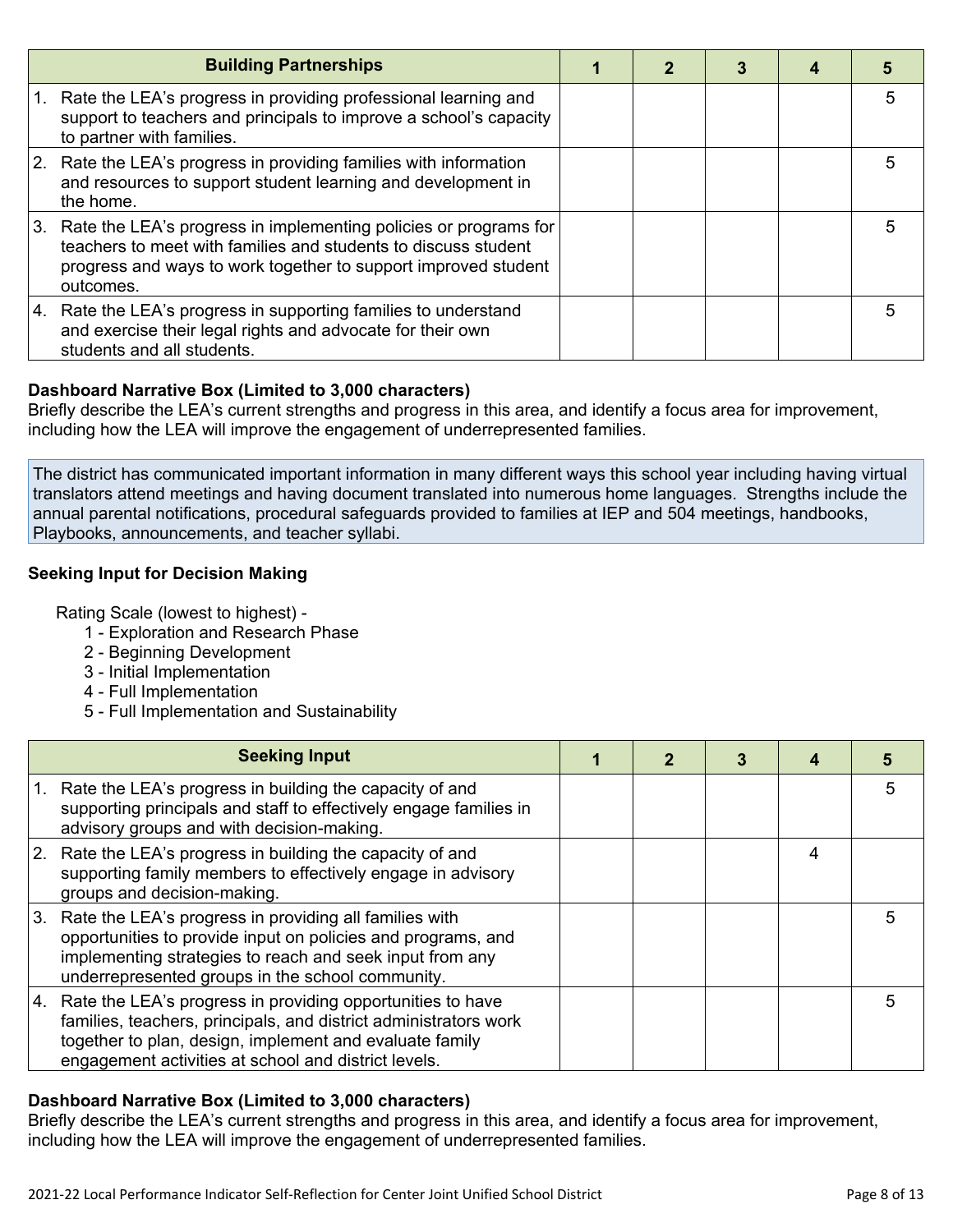The district is consistently seeking input from families through multiple communication vehicles including the Superintendent's Advisory Committee, ELAC meetings, DELAC meetings, and PTA or Booster Club meetings. The district also consistently seeks new ways for families to provide input and share in the decision making process at both the school site and district level.

## **School Climate (LCFF Priority 6)**

LEAs will provide a narrative summary of the local administration and analysis of a local climate survey that captures a valid measure of student perceptions of school safety and connectedness in at least one grade within the grade span (e.g., K–5, 6– 8, 9–12) in a text box provided in the California School Dashboard (response limited to 3,000 characters). LEAs will have an opportunity to include differences among student groups, and for surveys that provide an overall score, such as the California Healthy Kids Survey, report the overall score for all students and student groups. This summary may also include an analysis of a subset of specific items on a local survey and additional data collection tools that are particularly relevant to school conditions and climate.

- 1. **DATA:** Reflect on the key learnings from the survey results and share what the LEA learned.
- 2. **MEANING:** What do the disaggregated results (if applicable) of the survey and other data collection methods reveal about schools in the LEA, such as areas of strength or growth, challenges, and barriers?
- 3. **USE:** What revisions, decisions, or actions has, or will, the LEA implement in response to the results for continuous improvement purposes? Why? If you have already implemented actions, did you see the results you were seeking?

Panorama Student School Climate Survey Results from 2020-21 - May 17, 2021

Distance Learning - August through April Hybrid - Starting April

Summary of Answers for Grades 3-6 School Belonging = 71% \*How much students feel that they are valued members of the school community.

School Climate = 74% Perceptions of the overall social and learning climate of the school.

School Engagement = 59% How attentive and invested students are in school.

School Safety = 72% \* Perceptions of student physical and psychological safety at school.

School Teacher-Student Relationships = 80% How strong the social connection is between teachers and students within and beyond the school.

Summary of Answers for Students in Grades 6-12 School Belonging = 32% \*How much students feel that they are valued members of the school community.

School Climate = 54% Perceptions of the overall social and learning climate of the school.

School Engagement = 27% How attentive and invested students are in school.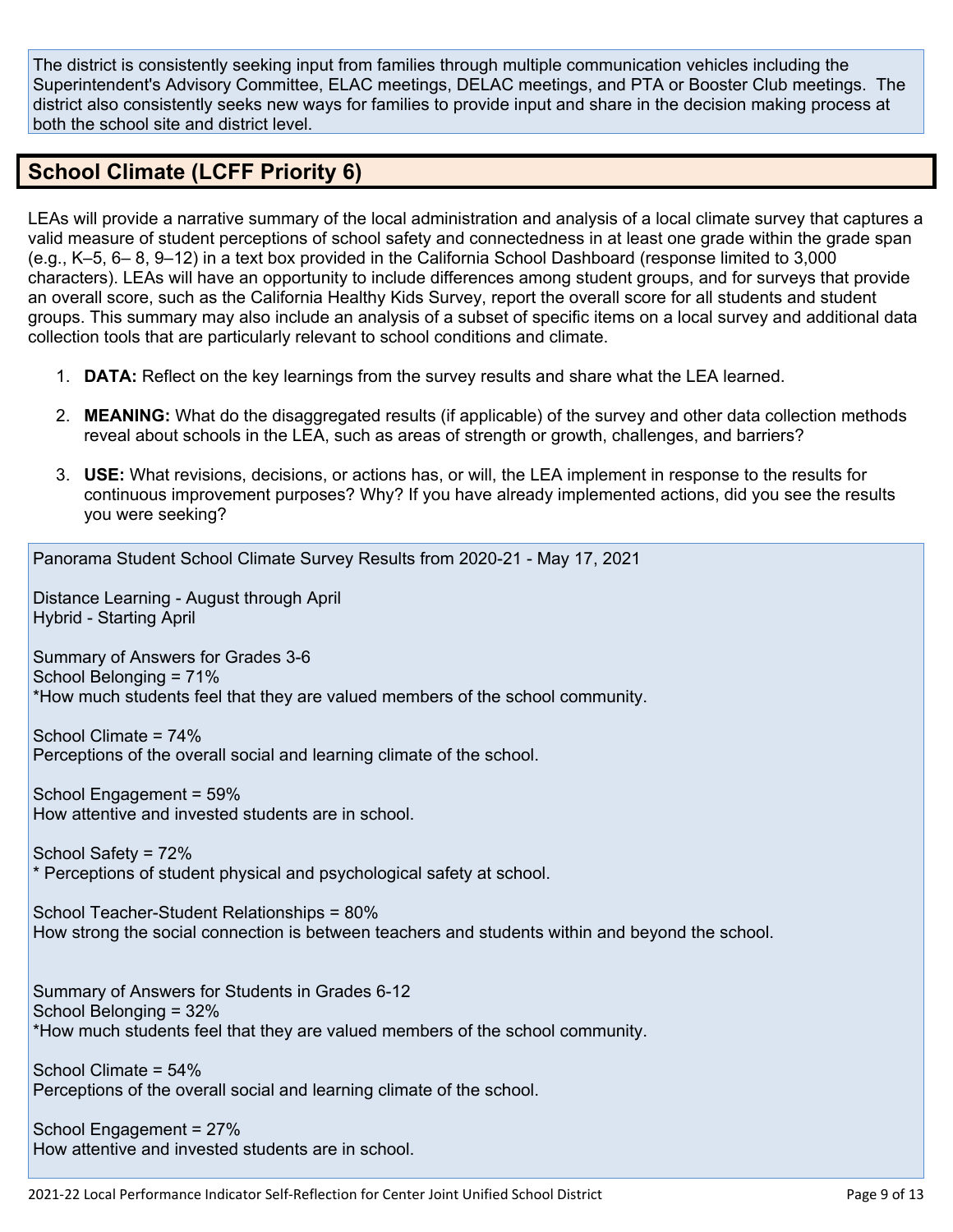School Safety = 70%

\* Perceptions of student physical and psychological safety at school.

School Teacher-Student Relationships = 51%

How strong the social connection is between teachers and students within and beyond the school.

The results of the Panorama Student Climate Survey will be shared with the Social-Emotional Task Force for further analysis and to develop an action plan for 2021-22. All administrators in the district will also participate in a training session to learn how to disaggregate their individual school site data and create the next steps for their school site.

## **Access to a Broad Course of Study (LCFF Priority 7)**

LEAs provide a narrative summary of the extent to which all students have access to and are enrolled in a broad course of study by addressing, at a minimum, the following four prompts:

- 1. Briefly identify the locally selected measures or tools that the LEA is using to track the extent to which all students have access to, and are enrolled in, a broad course of study, based on grade spans, unduplicated student groups, and individuals with exceptional needs served. (response limited to 1,500 characters)
- 2. Using the locally selected measures or tools, summarize the extent to which all students have access to, and are enrolled in, a broad course of study. The summary should identify any differences across school sites and student groups in access to, and enrollment in, a broad course of study, and may describe progress over time in the extent to which all students have access to, and are enrolled in, a broad course of study. (response limited to 1,500 characters)
- 3. Given the results of the tool or locally selected measures, identify the barriers preventing the LEA from providing access to a broad course of study for all students. (response limited to 1,500 characters)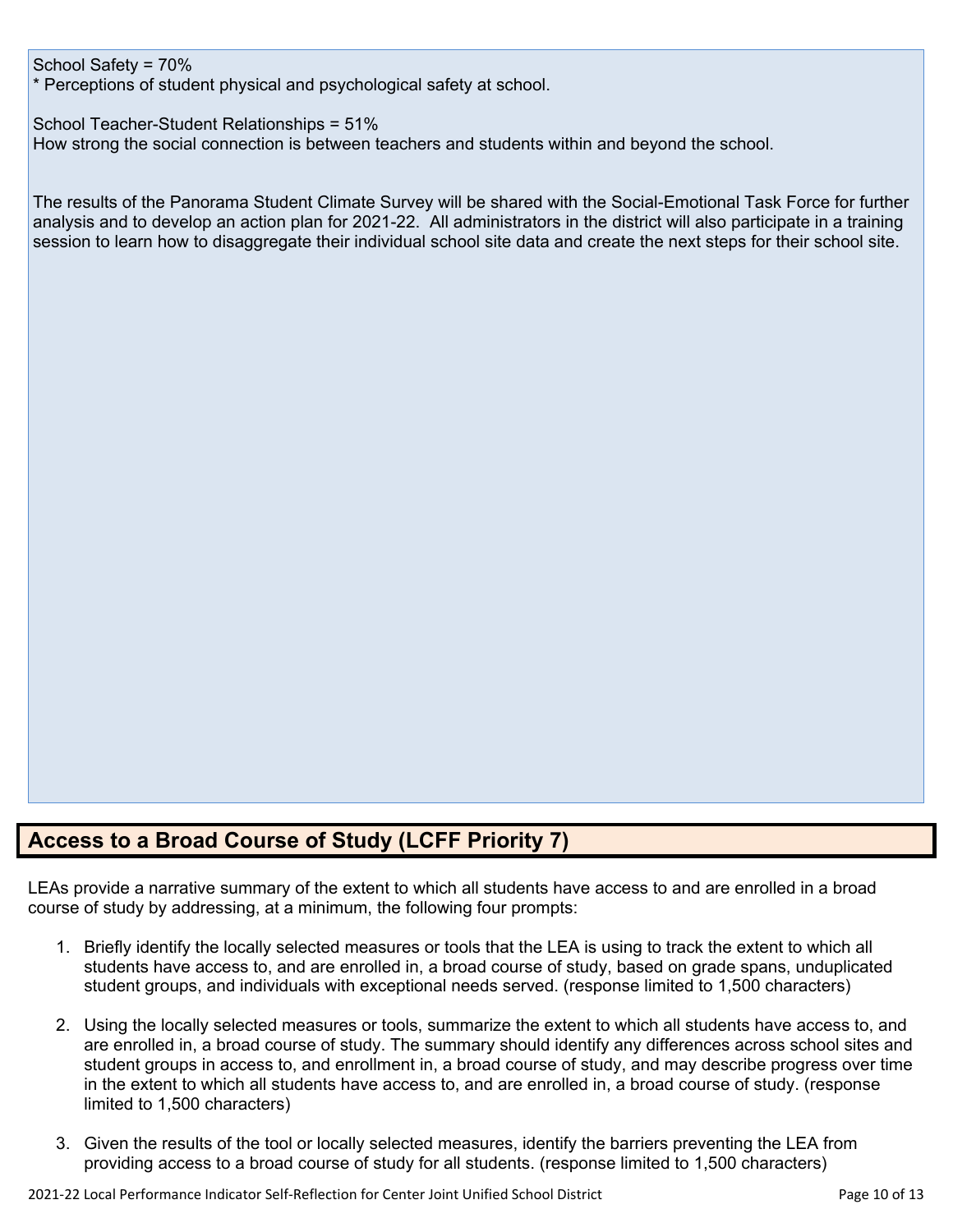4. In response to the results of the tool or locally selected measures, what revisions, decisions, or new actions will the LEA implement, or has the LEA implemented, to ensure access to a broad course of study for all students? (response limited to 1,500 characters)

The Center Joint Unified School District has a Department of Curriculum and Instruction, which ensures that all students at all grade levels have access to and are enrolled in a broad course of study. All students in the district are enrolled in a broad course of study. The curriculum utilized in core courses across the district is found in the Multi-Tiered Systems of Support (MTSS) document. The MTSS document includes curriculums approved to be used in Tiers I, II, and III. Tier I is offered to all students, while Tiers II and III are intervention curriculums. There are no barriers to ensuring that all students have access to a broad course of study in the Center Joint Unified School District. The CJUSD Department of Curriculum and Instruction will continue to work with each school site to ensure that all students continue to have access to and are enrolled in a broad course of study.

## **Coordination of Services for Expelled Students – COE Only (LCFF Priority 9)**

**Assess the degree of implementation of the progress in coordinating instruction for expelled students in your county.**

- 1 Exploration and Research Phase
- 2 Beginning Development
- 3 Initial Implementation
- 4 Full Implementation
- 5 Full Implementation and Sustainability

|    | <b>Coordinating Instruction</b>                                                                                                                                                                                                                                           |                            | $\overline{2}$            | 3                          | 4                          | 5                         |
|----|---------------------------------------------------------------------------------------------------------------------------------------------------------------------------------------------------------------------------------------------------------------------------|----------------------------|---------------------------|----------------------------|----------------------------|---------------------------|
| 1. | Assessing status of triennial plan<br>for providing educational services<br>to all expelled students in the<br>county, including:                                                                                                                                         | [No response]<br>required] | [No response<br>required] | [No response]<br>required] | [No response]<br>required] | [No response<br>required] |
|    | a. Review of required outcome<br>data.                                                                                                                                                                                                                                    |                            |                           |                            |                            |                           |
|    | b. Identifying existing educational<br>alternatives for expelled pupils,<br>gaps in educational services to<br>expelled pupils, and strategies<br>for filling those service gaps.                                                                                         |                            |                           |                            |                            |                           |
|    | c. Identifying alternative<br>placements for pupils who are<br>expelled and placed in district<br>community day school<br>programs, but who fail to meet<br>the terms and conditions of<br>their rehabilitation plan or who<br>pose a danger to other district<br>pupils. |                            |                           |                            |                            |                           |
| 2. | Coordinating on development and<br>implementation of triennial plan<br>with all LEAs within the county.                                                                                                                                                                   |                            |                           |                            |                            |                           |
| 3. | Establishing ongoing collaboration<br>and policy development for<br>transparent referral process for                                                                                                                                                                      |                            |                           |                            |                            |                           |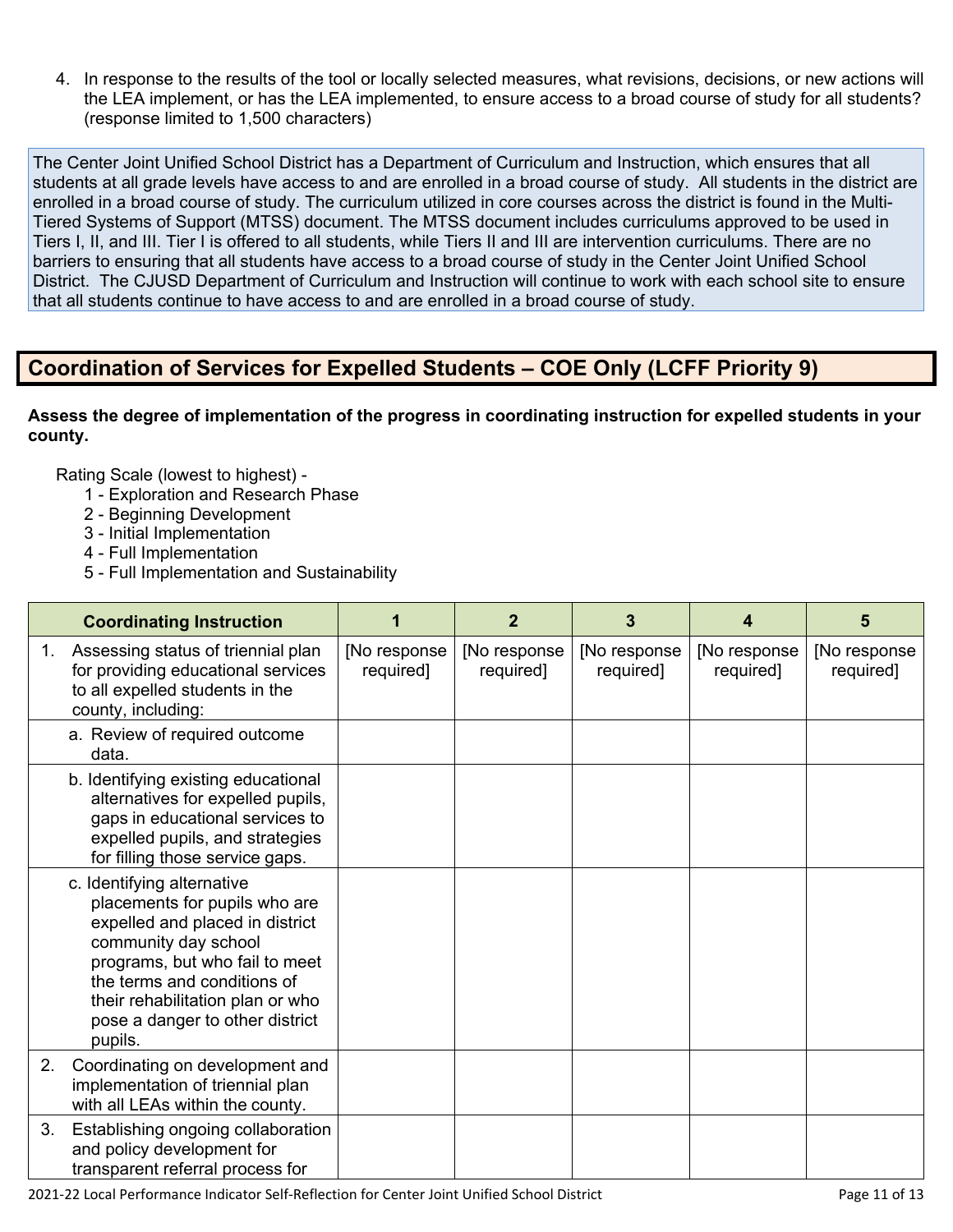| <b>Coordinating Instruction</b>                                                                                                                                                                                             |  |  |  |
|-----------------------------------------------------------------------------------------------------------------------------------------------------------------------------------------------------------------------------|--|--|--|
| LEAs within the county to the<br>county office of education or other<br>program options, including<br>dissemination to all LEAs within<br>the county a menu of available<br>continuum of services for expelled<br>students. |  |  |  |
| Developing memorandum of<br>4.<br>understanding regarding the<br>coordination of partial credit<br>policies between district of<br>residence and county office of<br>education.                                             |  |  |  |

## **Coordination of Services for Foster Youth – COE Only (LCFF Priority 10)**

#### **Assess the degree of implementation of coordinated service program components for foster youth in your county.**

- 1 Exploration and Research Phase
- 2 Beginning Development
- 3 Initial Implementation
- 4 Full Implementation
- 5 Full Implementation and Sustainability

| <b>Coordinating Services</b>                                                                                                                                                                                                                                                                                                                                                                                                                                                              | $\mathbf{2}$ | 3 | 4 | 5 |
|-------------------------------------------------------------------------------------------------------------------------------------------------------------------------------------------------------------------------------------------------------------------------------------------------------------------------------------------------------------------------------------------------------------------------------------------------------------------------------------------|--------------|---|---|---|
| 1. Establishing ongoing collaboration<br>and supporting policy development,<br>including establishing formalized<br>information sharing agreements with<br>child welfare, probation, Local<br>Education Agency (LEAs), the<br>courts, and other organizations to<br>support determining the proper<br>educational placement of foster<br>youth (e.g., school of origin versus<br>current residence, comprehensive<br>versus alternative school, and<br>regular versus special education). |              |   |   |   |
| 2. Building capacity with LEA,<br>probation, child welfare, and other<br>organizations for purposes of<br>implementing school-based support<br>infrastructure for foster youth<br>intended to improve educational<br>outcomes (e.g., provide regular<br>professional development with the<br><b>Foster Youth Liaisons to facilitate</b><br>adequate transportation services for<br>foster youth).                                                                                         |              |   |   |   |